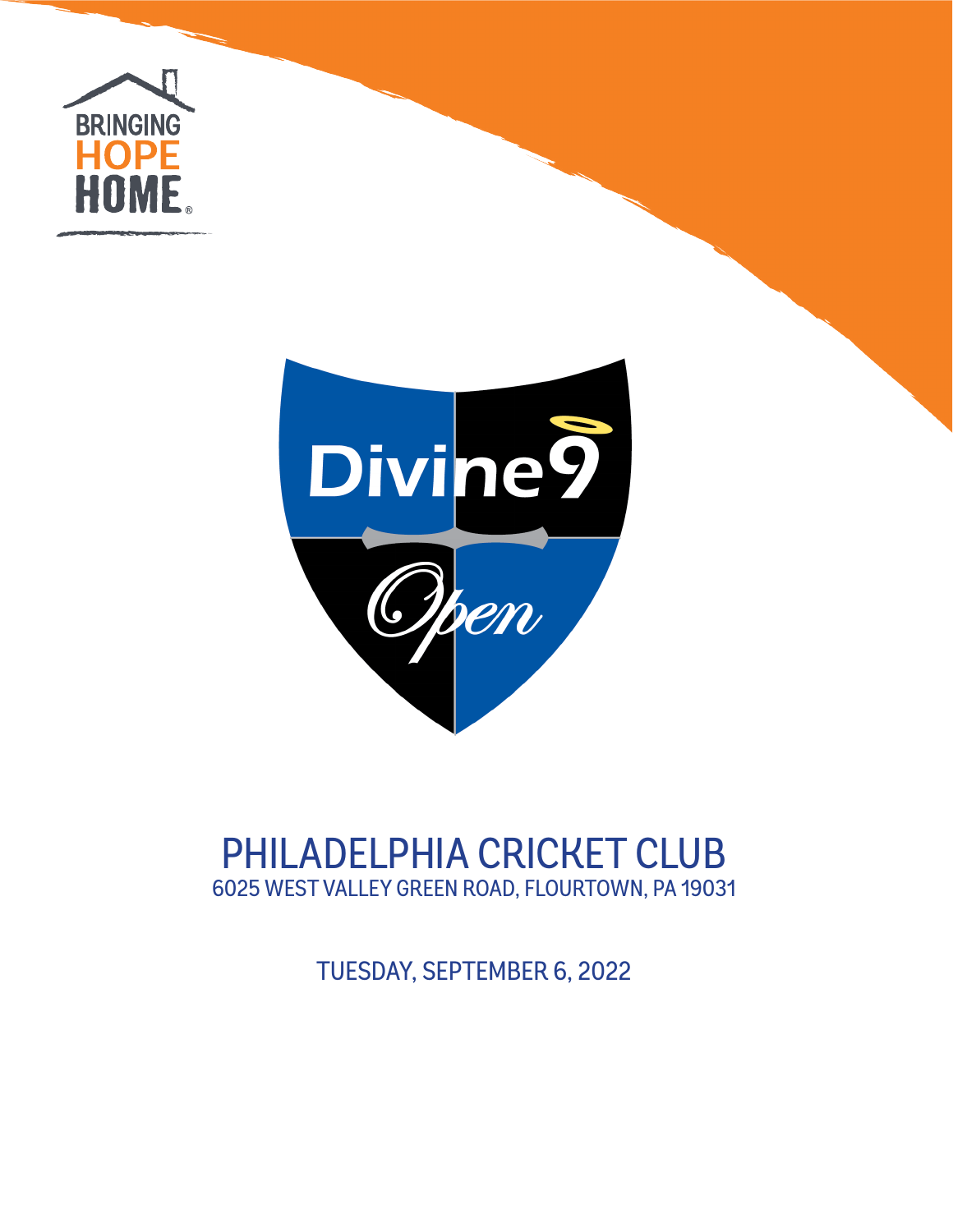

## our mission

Bringing Hope Home® is a non-profit organization that provides Unexpected Amazingness™ to local Families with cancer through financial and emotional support. Through the Light of Hope Family Grant Program, we directly pay household bills to ensure our Families are able to stay in their homes, with a roof over their heads, utilities on, phones working, and food on the table.

#### WHY WE DO WHAT WE DO

At the age of 32, Paul's wife Nicole was diagnosed with Stage IV Hodgkin's Lymphoma. Even though this was an extremely difficult time, the Isenberg's were astonished by the love and support from family, friends, and strangers alike. They felt so blessed to have such great people in their lives and soon realized that no one should fight cancer alone. Sadly, Nicole's fight ended in 2003 at the young age of 39, but her legacy lives on through the special work we do in her honor.

We are excited to host the 18<sup>th</sup> Annual Divine 9 Open Golf Outing, at the renowned Philadelphia Cricket Club again this year. The Divine 9 Open Golf Outing was established by Jeff Dittus in

memory of his father Mort Dittus, who passed away of cancer. This is an event to celebrate life, golf and a man who loved both. Jeff is thankful to his dad for teaching him to play golf at a young age. Through this wonderful gift, Mort instilled in him values of respect, humility and integrity that remain core to his life today.

Your sponsorship dollars make a difference in the lives of those battling cancer throughout our local communities. Divine 9 provides a unique opportunity to get involved at a level that offers increased visibility among our donors, supporters and the Families we've helped! Last year we hosted over 170 golfers and raised over \$155,000.

We look forward to golfing with you!

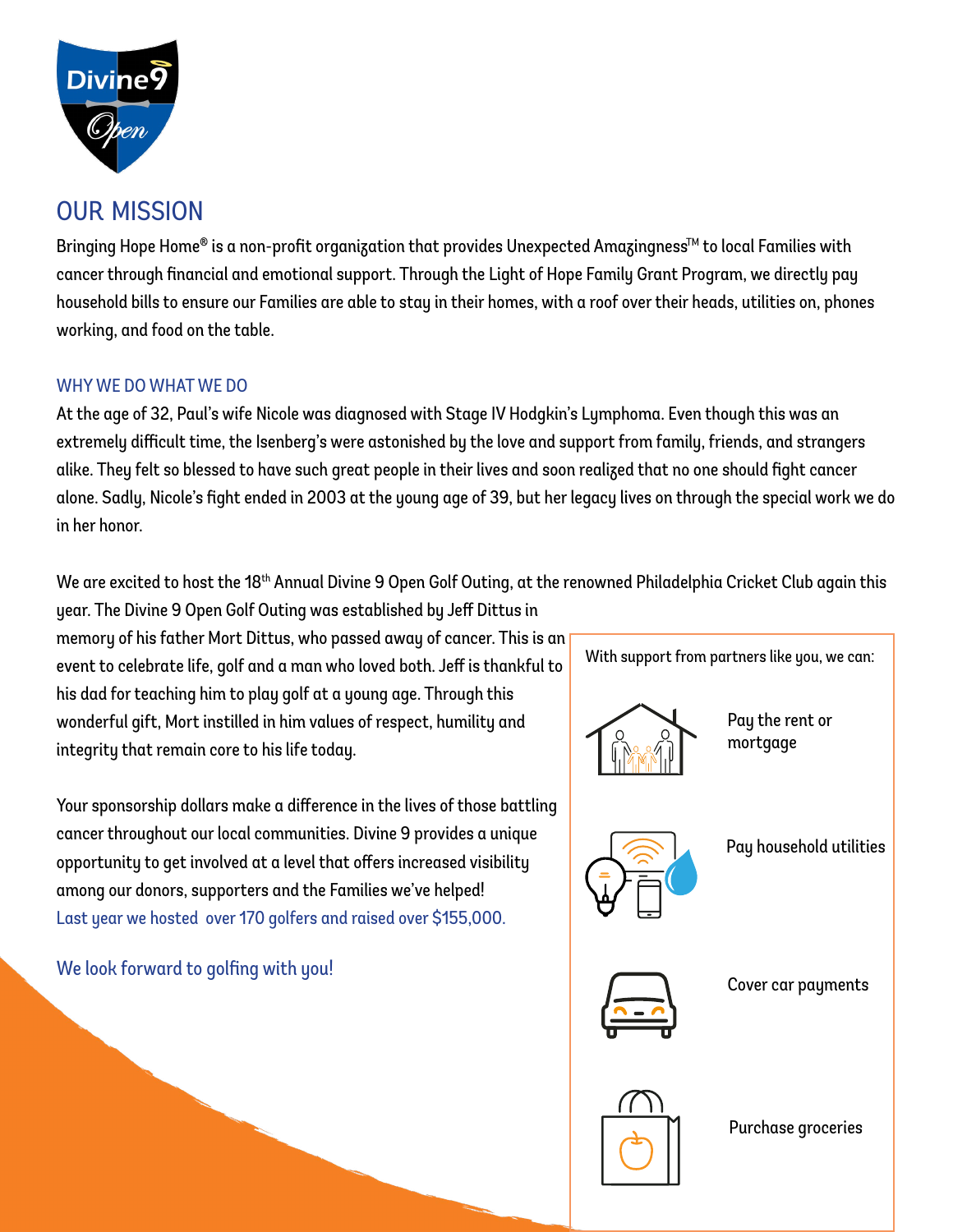

## sponsorship opportunities

## Platinum Sponsor: \$20,000 (Limit 1)

- \$17,640 Tax deductible
- Listed as Presenting Sponsor of event
- Two (2) foursomes in the outing
- Opportunity to choose tee times and course to play before the rest of the groups
- Logo recognition on invitation (due by July 1), sponsor banner, BHH website and e-communications
- Name listed on signage at two (2) holes
- Two (2) social media posts and e-communications leading up to event
- Company collateral in event bags (provide on or before 8/30)

#### Gold Sponsor: \$15,000

- \$12,640 Tax deductible
- Two (2) foursome in the outing
- Opportunity to choose tee times and course to play before the rest of the groups
- Logo recognition on sponsor banner and BHH website and e-communications
- Name listed on signage at one (1) hole
- One (1) social media post and e-communications leading up to event
- Company collateral in event bags (provide on or before 8/30)

## Silver Sponsor: \$10,000

- \$8,820 Tax deductible
- One (1) foursome in the outing
- Opportunity to choose tee times and course to play before the rest of the groups
- Logo recognition on sponsor banner and BHH website and e-communications
- Name listed on signage at one (1) hole
- One (1) social media post and e-communications leading up to event
- Company collateral in event bags (provide on or before 8/30)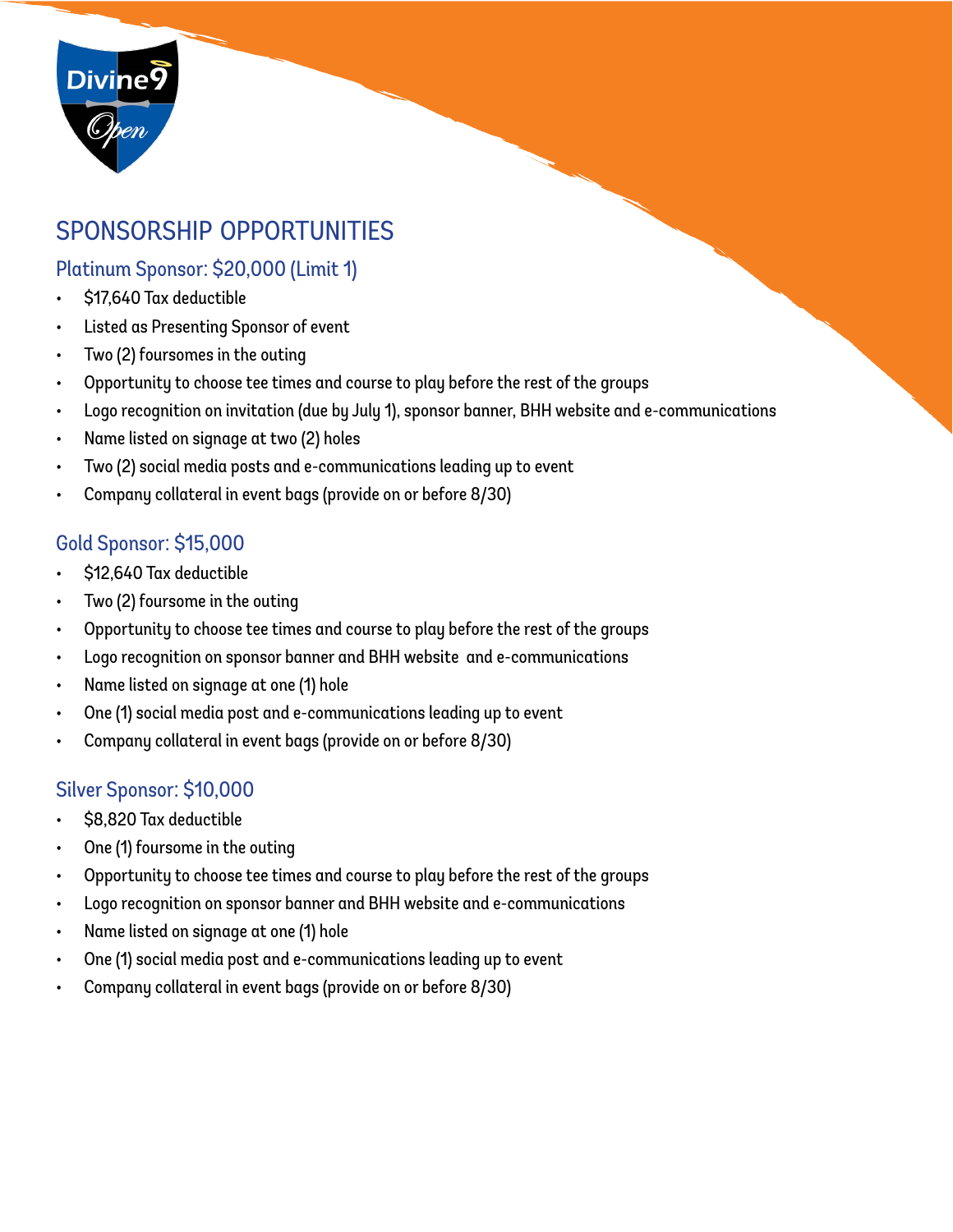## Golf Genius Sponsor: \$7,500 (Limit 1)

Cloud-based tournament software product that Philadelphia Cricket Club uses to manage outings.

- \$6,910 Tax deductible
- One (1) twosome in the outing
- Opportunity to choose tee times and course to play before the rest of the groups
- Logo recognition on sponsor banner and BHH website
- Name listed on signage at one (1) hole
- Company collateral in event bags (provide on or before 8/30)

## Bronze Sponsor: \$6,000

- \$4,820 Tax deductible
- One (1) foursome in the outing
- Logo recognition on BHH website
- Name listed on signage at one (1) hole
- Company collateral in event bags (provide on or before 8/30)

## Copper Sponsor: \$4,000

- \$3,410 Tax deductible
- One (1) twosome in the outing
- Name listed on signage at one (1) hole
- Company name listed on BHH website

### Hole Sponsor (with 1 golfer): \$1,500

- \$1,205 Tax deductible
- Name listed on signage at one (1) hole
- One (1) individual golfer in the outing

## Hole Sponsor (no golfer): \$750

- \$750 Tax deductible
- Name or Company Logo at one (1) hole

# foursome/individual information

## Foursome: \$3,000

- \$1,820 Tax deductible
- Four (4) golfers in the outing with complimentary breakfast, lunch, or dinner (depending on tee time) and drinks on course.

#### Individual Golfer; \$750

- \$455 Tax deductible
- Complimentary breakfast, lunch or dinner (depending on tee time) and drinks on the course.